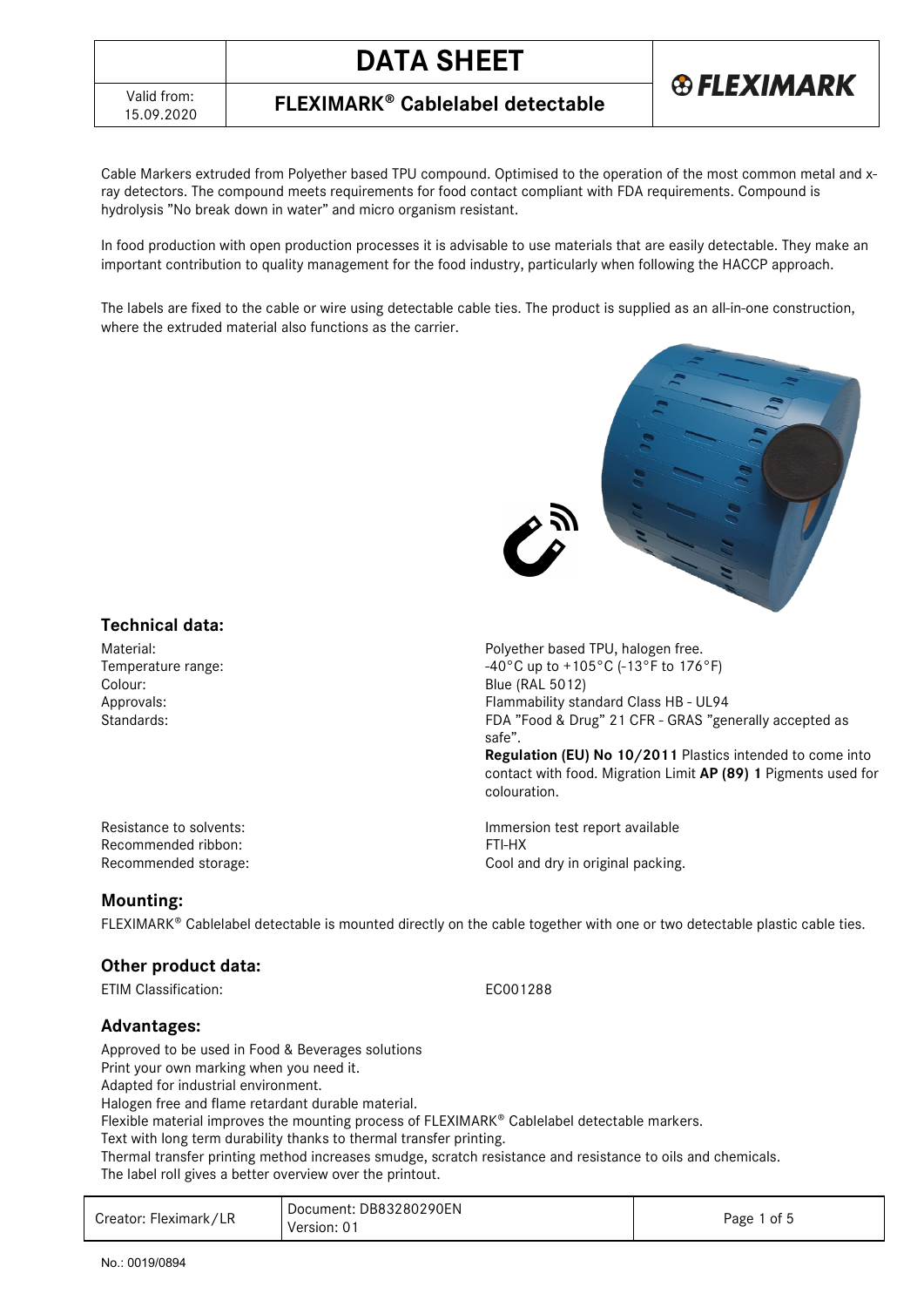# **DATA SHEET**



# 15.09.2020 **FLEXIMARK Cablelabel detectable**

# **Product data:**

| E-nr. | <b>LAPP</b><br>Part no. | Article designation                              | Type of roll | Size<br>WxH<br>(mm) | Colour | Mount-<br>ing<br>holes | Content<br>(unit) | PU |
|-------|-------------------------|--------------------------------------------------|--------------|---------------------|--------|------------------------|-------------------|----|
|       | 83280290                | FLEXIMARK Cablelabel detectable 60x12 BU         |              | 60x12               | Blue   |                        | 1000              |    |
|       | 83280291                | FLEXIMARK Cablelabel detectable 75x15 BU         |              | 75x15               | Blue   |                        | 1000              |    |
|       | 83280292                | FLEXIMARK Cablelabel detectable 75x25 BU         |              | 75x25               | Blue   |                        | 500               |    |
|       | 83280293                | FLEXIMARK Cablelabel detectable 20x30 BU Diamond |              | 20x30               | Blue   |                        | 1000              |    |



#### FLEXIMARK® Cablelabel detectable Diamond

| <b>PHYSICAL PROPERTIES</b>                 | <b>TEST METHOD</b>    | <b>TYPICAL VALUE</b> |
|--------------------------------------------|-----------------------|----------------------|
| Stress at 20 % strain                      | <b>DIN 53504</b>      | 12 MPa               |
| Stress at 100 % elongation                 | <b>DIN 53504</b>      | 16 MPa               |
| Stress at 300 % elongation                 | <b>DIN 53504</b>      | 34 MPa               |
| Density                                    | <b>DIN 53479</b>      | 1,33 g/cm3           |
| Tensile Strength                           | <b>DIN 53504</b>      | 55 MPa               |
| Elongation @ break                         | <b>DIN 53504</b>      | 450 %                |
| Charpy notched impact strength, -30°C      | DIN EN ISO 179        | No break             |
| Charpy notched impact strength, 23°C       | <b>DIN EN ISO 179</b> | No break             |
| Tensile Strength after storage in water at | <b>DIN 53504</b>      | 32MPa                |
| 80°C for 42 days                           |                       |                      |
| Compression set at room temperature, 24h   | <b>DIN EN ISO 815</b> | 30 %                 |
| Compression set at 70°C, 24h               | <b>DIN EN ISO 815</b> | 50 %                 |
| Tear Strength                              | DIN 53515             | 110 N/mm             |
| Abrasion resistance                        | DIN 53516             | 30mm3                |

| THERMAL PROPERTIES                     | <b>TEST METHOD</b> | <b>TYPICAL VALUE</b> |
|----------------------------------------|--------------------|----------------------|
| Glass transition temperature, 10°C/min | ISO 11357-1/-2     | $-20\degree$ C       |
| Burning behaviour at 0.75 mm nom       | <b>UL94</b>        | Class HB             |
| thickness                              |                    |                      |
| Melting temperature $10^{\circ}$ C/min | ISO 11357-1/-3     | $137^{\circ}$ C      |
| Short Max working temperature          |                    | $105^{\circ}$ C      |

| <b>ENVIRONMENTAL PROPERTIES</b> |                                       | <b>TEST METHOD</b> |  | <b>TYPICAL VALUE</b> |  |
|---------------------------------|---------------------------------------|--------------------|--|----------------------|--|
| Creator: Fleximark/LR           | Document: DB83280290EN<br>Version: 01 |                    |  | Page 2 of 5          |  |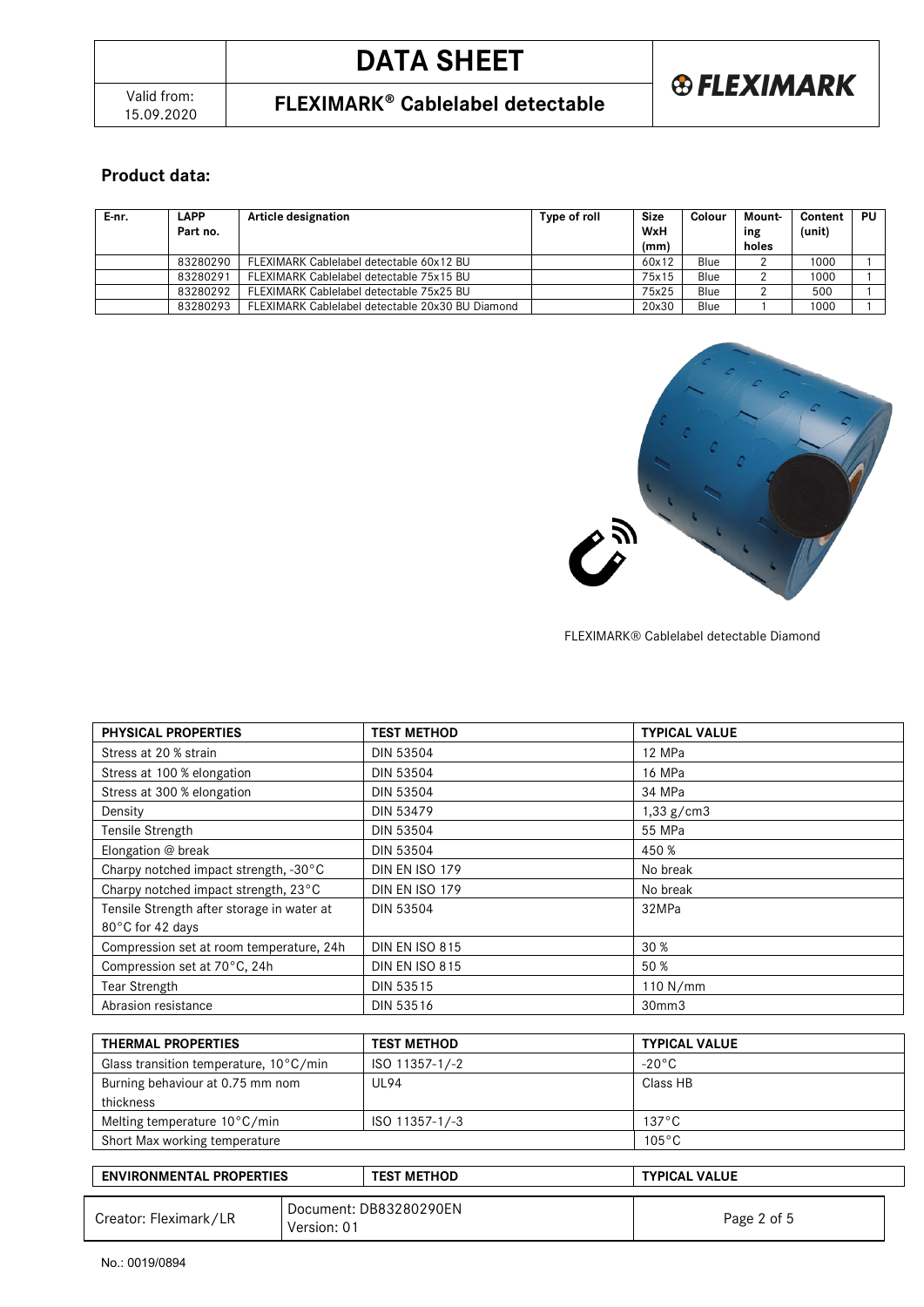

| UV-A 340 nm 1000 hours Light 60 °<br>irradiation $0.76 W/m2$ power<br>duration 8 hours<br>- Spray duration 15 min.<br>- Condensation 50 ° duration 3,45<br>hour. | Visual Inspection<br>Mark Adherence              | No creasing or cracking<br>Good contrast and visibility<br>NOT TESTED |
|------------------------------------------------------------------------------------------------------------------------------------------------------------------|--------------------------------------------------|-----------------------------------------------------------------------|
| <b>SVHC</b>                                                                                                                                                      | <b>TEST METHOD</b>                               | <b>TYPICAL VALUE</b>                                                  |
| Substances Of Very High Concern.<br>DEHP (Bis(2-ethyl(hexyl)phtalat).                                                                                            | Article 57(f) of Regulation (EC) No<br>1907/2006 | No content.                                                           |

## **Chemical resistance**

No degradation of the marking products occurs, however, according to the solvent class a variable degree of swelling and consequent reduction in tensile strength (after evaporation of the solvents, the tensile strength recovers approx. its original value).

Methanol should be considered more as a chemical reagent than as a solvent. TPU is soluble in some solvents. As test procedure, 5A test rods (DIN EN ISO 527-2) were immersed in the solvent for three weeks at 23° C, and tested for tensile strength are rounded values.

| <b>CODE</b>                                                                                                                        | <b>TEST FLUID</b>                                                                                                              | <b>SWELLING</b> |  | <b>REDUCTION OF</b>       |  |
|------------------------------------------------------------------------------------------------------------------------------------|--------------------------------------------------------------------------------------------------------------------------------|-----------------|--|---------------------------|--|
|                                                                                                                                    |                                                                                                                                |                 |  | <b>TENSILE STRENGTH %</b> |  |
| Aliphatic                                                                                                                          | Pentan                                                                                                                         | 10              |  | 20                        |  |
| Hydrocarbons                                                                                                                       | Cyclohexan                                                                                                                     | 22              |  | 10                        |  |
|                                                                                                                                    | Isooctan                                                                                                                       | 7.5             |  | none                      |  |
|                                                                                                                                    | FLEXIMARK® Cablelabel detectable behave similarly in other aliphatic and cyclo-aliphatic hydrocarbons such as methane, ethane, |                 |  |                           |  |
| propane, butane, hexane, octane, petroleum ether, paraffin oil, diesel oil and kerosine (although additives can present problems). |                                                                                                                                |                 |  |                           |  |
| Aromatic Hydrocarbons                                                                                                              | Toulene                                                                                                                        | 65              |  | 50                        |  |
|                                                                                                                                    | Other aromatic hydrocarbons such as benzene and xylene have a similar affect.                                                  |                 |  |                           |  |
| <b>Aliphatic Esters</b>                                                                                                            | <b>Ethyl Acetate</b>                                                                                                           | 70              |  | 75                        |  |
|                                                                                                                                    | Other short-chained esters such as butyl acetate and amyi acetate have a similar affect                                        |                 |  |                           |  |
| Aliphatic Ketones                                                                                                                  | Methyl Ethyl Ketone                                                                                                            | 130             |  | 90                        |  |
|                                                                                                                                    | Other short-chained aliphatic ketones such as acetone and methyl isobutyl ketone = MIBK have a similar affect.                 |                 |  |                           |  |
| Aliphatic                                                                                                                          | MethylEthyle Chloride                                                                                                          | 190             |  | 95                        |  |
| Halogenated                                                                                                                        | Chloroform                                                                                                                     | 75              |  | Practically dissolved     |  |
| Hydrocarbons,                                                                                                                      | Tetrachloroethylene                                                                                                            |                 |  | 54                        |  |
| 1 C-atom                                                                                                                           | Trichloroethane*                                                                                                               |                 |  |                           |  |
| 1 C-atom and higher                                                                                                                |                                                                                                                                |                 |  |                           |  |
|                                                                                                                                    | Other aliphatic halogenated hydrocarbons with 2 C-atoms and higher have a similar affect.                                      |                 |  |                           |  |
| Aromatic                                                                                                                           | Chlorobenzene                                                                                                                  | 110             |  | 60                        |  |
| Halogenated                                                                                                                        |                                                                                                                                |                 |  |                           |  |
| Hydrocarbons                                                                                                                       |                                                                                                                                |                 |  |                           |  |
| Other aromatic halogenated hydrocarbons have a similar affect.                                                                     |                                                                                                                                |                 |  |                           |  |
| <b>ASTM-Oils</b>                                                                                                                   | IRM 901 at 100 °C 500 h                                                                                                        | 1               |  | 6                         |  |
| acc. to ASTM                                                                                                                       | IRM 901 at 100 °C 1000 h                                                                                                       | 1               |  | 14                        |  |
| D 471-06**                                                                                                                         | IRM 902 at 100 °C 500 h                                                                                                        | 9               |  | 4                         |  |
|                                                                                                                                    | IRM 902 at 100 °C 1000 h                                                                                                       | 10              |  | 5                         |  |
|                                                                                                                                    | IRM 903 at 100 °C 500 h                                                                                                        | 18              |  | 8                         |  |
|                                                                                                                                    | IRM 903 at 100 °C 1000 h                                                                                                       | 20              |  | 30                        |  |
| Agents Dissolving TPU                                                                                                              | Tetrahydrofurane                                                                                                               | dissolved       |  | dissolved                 |  |
|                                                                                                                                    | Dimethyl Formamide (DMF)                                                                                                       | dissolved       |  | dissolved                 |  |
|                                                                                                                                    | Dimethyl Acetamide                                                                                                             | dissolved       |  | dissolved                 |  |
|                                                                                                                                    | N-Methyl Pyrrolidone (NMP)                                                                                                     | dissolved       |  | dissolved                 |  |
|                                                                                                                                    | Dimethyl Sulphoxide (DMSO)                                                                                                     | dissolved       |  | dissolved                 |  |
|                                                                                                                                    | Document: DB83280290EN                                                                                                         |                 |  |                           |  |
| Creator: Fleximark/LR                                                                                                              | Version: 01                                                                                                                    |                 |  | Page 3 of 5               |  |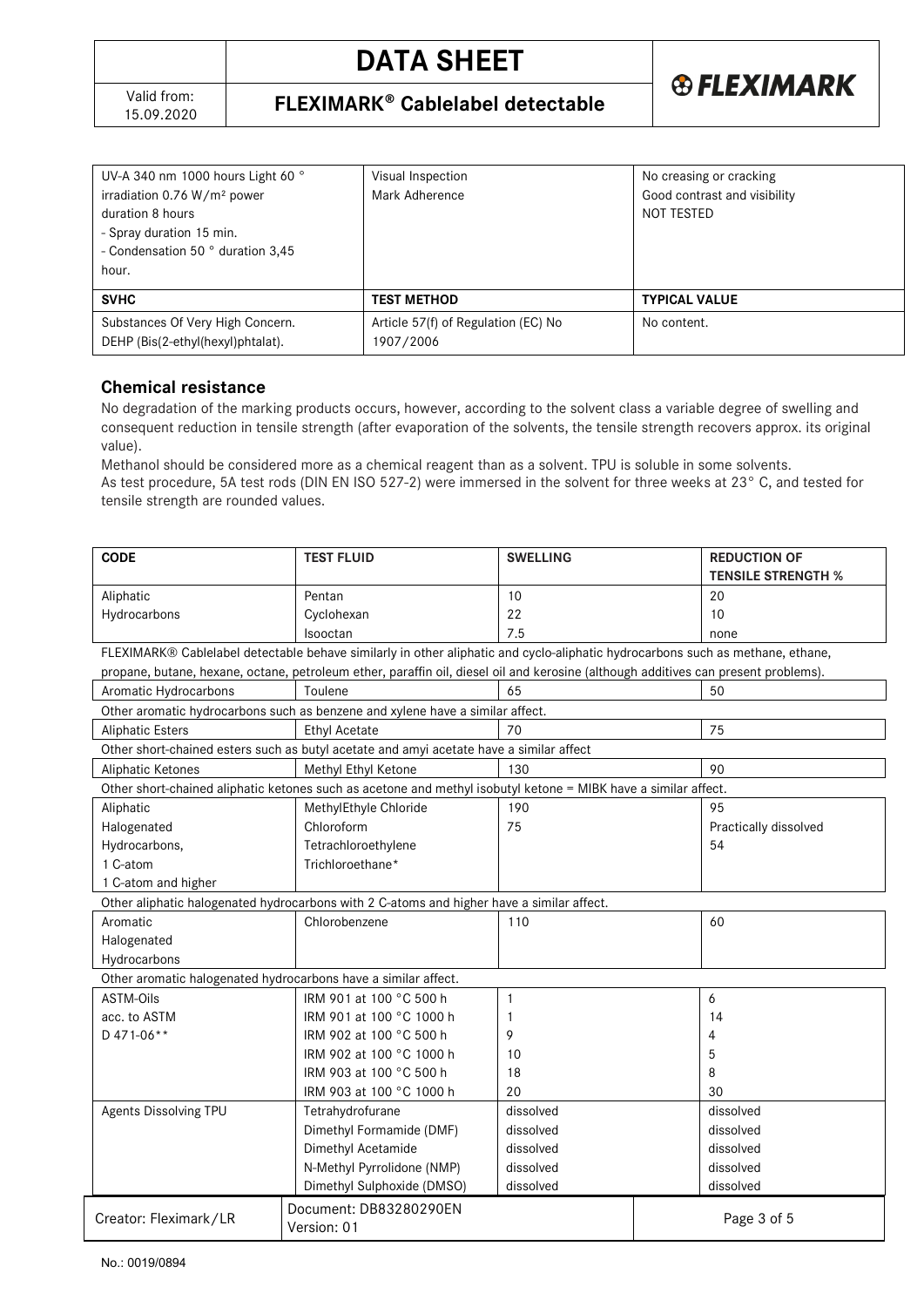

|                    | Pyridine       | dissolved       | dissolved        |
|--------------------|----------------|-----------------|------------------|
|                    |                |                 |                  |
| Alcohols and Fuels | Methanol       | 28              | O                |
|                    | Ethanol        | 33              | 14               |
|                    | Iso-Propanol   | 30              | 4                |
|                    | Benzyl Alcohol | not measureable | partly dissolved |
|                    | Ethylen Glycol | 4               | 15               |
|                    | Glycerine      | none            | none             |

| <b>CODE</b>                    | <b>TEST FLUID</b>     | <b>SWELLING</b> | <b>REDUCTION OF</b><br><b>TENSILE STRENGTH %</b> |
|--------------------------------|-----------------------|-----------------|--------------------------------------------------|
| FAM Test Fluids acc. to DIN 51 | Test Fluid A          | 67              | 60                                               |
| $604*$                         | Test Fluid B          | 68              | 74                                               |
|                                | Test Fluid C          | 43              | 70                                               |
| Diesel Fuel                    | Diesel Fuel           | 11              | none                                             |
| Biodiesel Fuel RME @ 60°C      | <b>Biodiesel Fuel</b> | 27              |                                                  |
| Fuel Types ASTM D 471          | Fuel $A = Iso-Octane$ | 7.5             | none                                             |
|                                | Fuel $B = Iso-Octane$ | 25              | 36                                               |
|                                | Touene 70% / 30%      | 38              | 44                                               |
|                                | Fuel C=Iso-Octane     | 31              | 44                                               |
|                                | Toluene 50% / 50%     |                 |                                                  |
|                                | Fuel D=Iso-Octane     |                 |                                                  |
|                                | Toluene 60% / 40%     |                 |                                                  |

\* DIN 51 604, 03.1984, is the standard, etablished by FAM to assess the resistance of plastic materials to automotive fuels.

\*\* The IRM reference oils are mineral oils with different paraffin and aromatics contents. The formerly used ASTM oils 1, 2 and 3 were replaced by the IRM oils 1, 2 and 3 owing to health risks, and are no longer available. The IRM oils 1, 2 and 3 are very similar in terms of their characteristics, but not identical. (FAM = Fachausschuß Mineral- und Brennstoffnormung-Professional committee for standardization of fuel stuffs) (ASTM = American Society for Testing and Materials)

#### **Test fluid A consists of:**

50.0 % by volume toluene 30.0 % by volume iso-octane 15.0 % by volume di-isobutylene 5.0 % by volume ethanol

#### **Test fluid B consists of:**

42.0 % by volume toluene 25.5 % by volume iso-octane 13.0 % by volume di-isobutylene 15.0 % by volume methanol 4.0 % by volume ethanol 0.5 % by volume water

#### **Test fluid C consists of:**

20.0 % by volume toluene 12.0 % by volume iso-octane 6.0 % by volume di-isobutylene 58.0 % by volume methanol 2.0 % by volume ethanol 2.0 % by volume water

### **Information on EU No. 10/2011 PLASTICS MATRIALS AND ARTCLES INTENDED TO COME IN CONTACT WITH FOOD**

Based on our investigations, experiences and the information provided to us by our raw material suppliers, the polymer compound of FLEXIMARK® Cablelabel detectable complies with EU regulations related to plastic materials intended to come into contact with food EU Regulations:

Regulation 1935/2004 of of 27th of October, Commission Directive 2002/72/EC of 6th of August, corrected on 13th February and further amendments: 2004/1/EC of 6th January, 2004/19/EC of 1st March, 2005/79/EC of 18th November, 2007/19/EC of 30th March, 2008/39/EC of 6th March, 975/2009/EC of 19th October and 10/2011/EC of 1st of May. All raw materials and additives used to produce the grade are included in the positive lists (Annex II and III). Concerning SML (specific migration limit) and dual-use additives, referred to Annex VI, point (5), migrations tests have to be made at the end parts by the distributor of the parts, in order to guarantee the specific and total migration limit values. The global migration limit is established in 10 mg/dm2.

This information does not cover the ulterior changes in the composition of the material by adding other substances. This information does not exime the end user of the material to make sure that the final product obtained is in accordance to the

| Document: DB83280290EN<br>Creator: Fleximark/LR<br>Version: 01 | Page 4 of 5 |
|----------------------------------------------------------------|-------------|
|----------------------------------------------------------------|-------------|